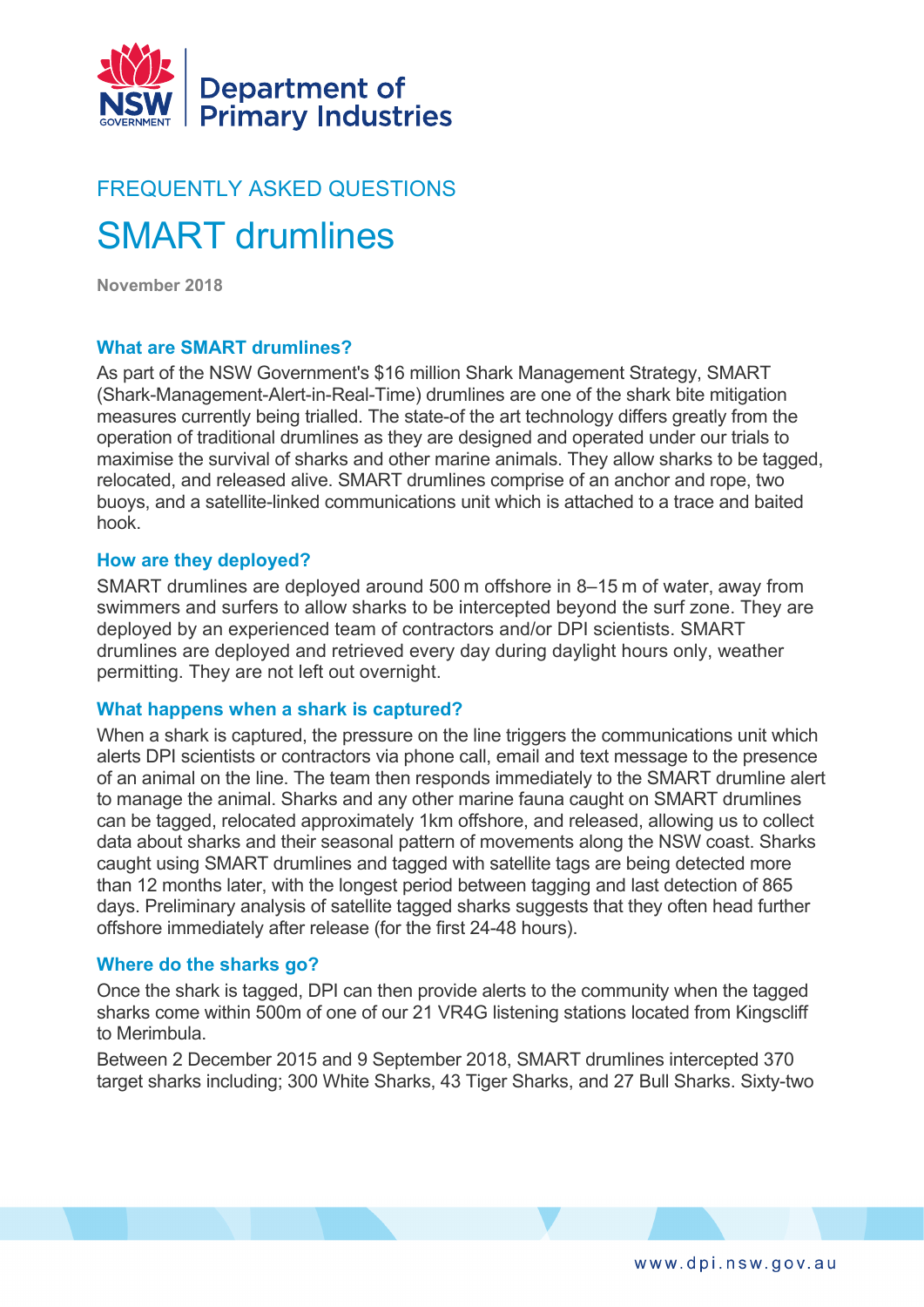per cent of these sharks were later detected on a VR4G; 211 White Sharks, 13 Bull Sharks, and 4 Tigers Sharks.

Overall, the average number of days until an individual shark was first detected on a VR4G was 74 days after being tagged and released, and ranged from 0-605 days. By species, it was an average of 75 days for White Sharks, 66 days for Bull Sharks, and 9 days until Tiger Sharks were first detected.

The average distance travelled from the tagged location to where a shark was first detected on a VR4G was 17 km, and ranged from 0-985 km. White and Tiger Sharks moved the greatest distance before they were first detected, on average 173 and 135 km, respectively, with Bull Sharks only moving an average of 26 km.

# **How successful are SMART drumlines?**

SMART drumlines have been successful for catching and tagging White, Bull and Tiger sharks with minimal bycatch and mortality. The trials to date have demonstrated their ability to capture sharks and trigger the system with instant alerts. They have proven to be fourtimes more effective at catching target sharks with minimal bycatch of non-target animals than mesh nets during two, six-month trials on the North Coast in 2016 and 2017. DPI will continue its research to fine tune this gear for use in all coastal NSW conditions. This involves testing different gears (hooks, trace lengths and trace material), bait types to maximise catch rates of target shark species only, and videoing the activity of non-target animals around SMART drumlines before and after capture using underwater cameras.

# **What is a 'target shark'?**

'Target sharks' are White, Bull and Tiger sharks – the three sharks that are predominantly involved in serious shark attacks in NSW.

## **Do the SMART drumlines attract sharks to the area?**

SMART drumlines are positioned well away from shore, and are set to intercept and catch target sharks as they travel along our coastline, reducing the chances of an interaction with water users. The single mullet that is deployed on each SMART drumline is unlikely to lead to attraction of sharks from any distance and no burley is used. Drumlines have been effectively used in the Queensland and South African shark attack mitigation programs, with no indication that sharks are attracted inshore as a result of baiting. The SMART drumlines have caught approximately 396 target sharks and 149 non-target animals out of more than 22,000 sets of the gear (~2.5% catch rate). If the SMART drumlines were attracting sharks, then this number would be much greater.

## **How do you ensure the safety of migrating whales in these areas?**

DPI works closely with Office of Environment and Heritage (OEH), as the lead agency for marine fauna disentanglement, and has trained whale disentanglement staff available to assist with responding to any potential incidents. DPI and OEH also work closely with the Queensland Boating and Fisheries Patrol who have extensive skills and response capability in close proximity to the North Coast.

So far there have been four occasions when there has been an interaction between a whale and a SMART drumline. Often the animals are swimming by and get their pectoral fin caught in the anchor line. On each of these occasions, the SMART drumline broke along the bungy cord, which it is designed to do under such circumstances and minimised the risk of any entanglement. All gear was retrieved and the whales were observed swimming away.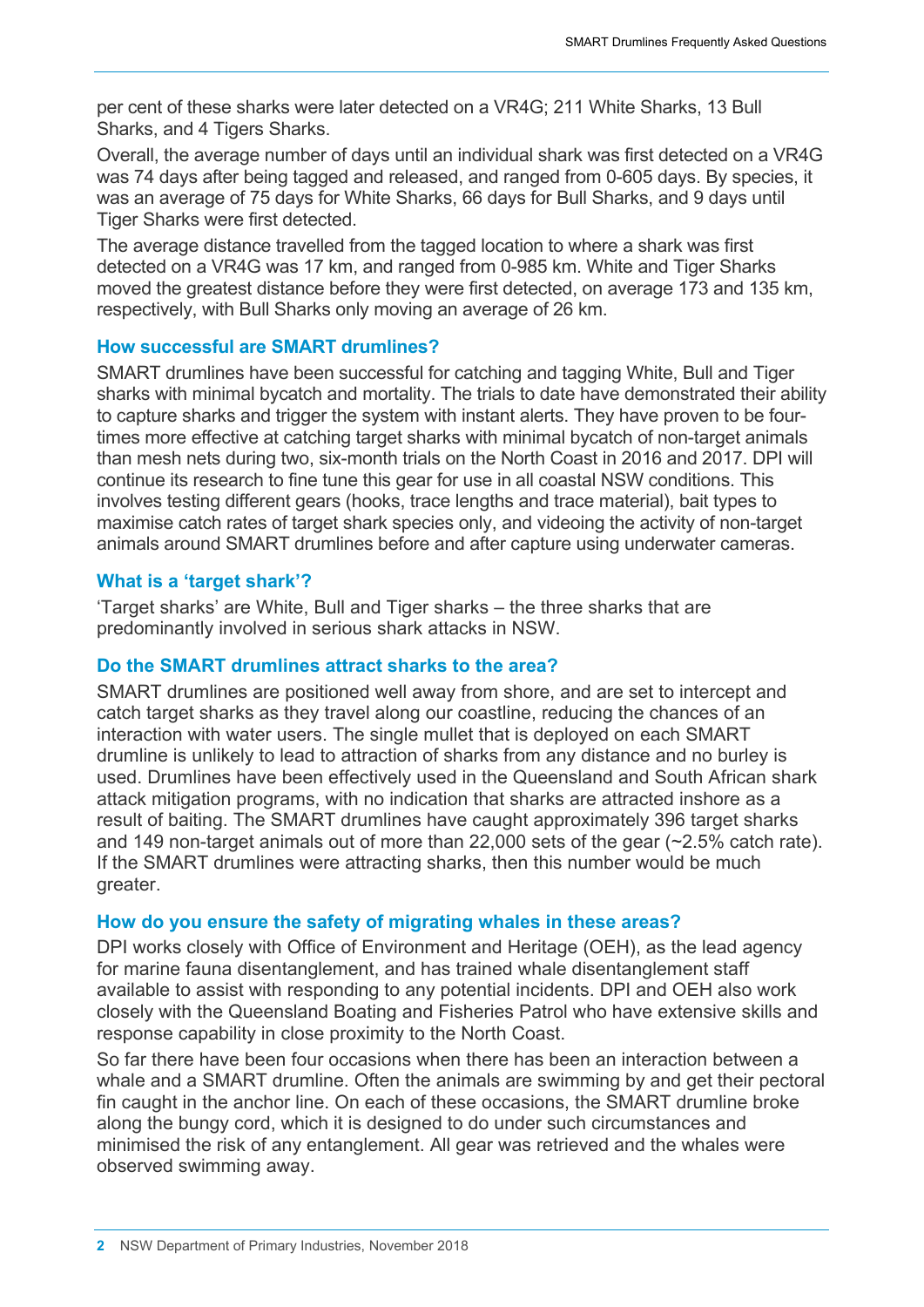# **How do SMART drumlines make beaches safer?**

Intercepting and catching sharks as they travel along our coastline reduces the chances of an interaction with water users. The relocation of captured target sharks by the response team and the natural reaction of sharks to move offshore after release in the short to medium term, indicates that SMART drumlines are a useful non-lethal protection tool.

# **Why are more White Sharks caught on the SMART drumlines than Bull Sharks?**

SMART drumlines are deployed during the day when they can be accessed more easily if an alert is triggered by a captured animal. White Sharks are known to forage throughout the day and night, whereas Bull Sharks are believed to be predominantly active during the night.

# **What have we learned from tagging sharks?**

Sharks are fitted with tags to register their natural movements to determine the environmental and biological factors affecting their distribution in coastal waters. Understanding these factors will assist in identifying potential areas of increased risk to water users.

Information gathered to date highlights that White Sharks do not consistently exhibit a systematic movement pattern along the NSW coast, with tagged individuals distributed anywhere between Queensland, New South Wales, Tasmania, South Australia, and Western Australia on any given month. These tracks can be seen here: [dpi.nsw.gov.au/fishing/sharks/management/shark-tagging-project.](https://www.dpi.nsw.gov.au/fishing/sharks/management/shark-tagging-project)

In general, White Sharks move northwards into NSW waters during autumn and winter and south again when the warmer waters of the East Australian Current push into NSW waters in spring and summer. Our tagged White Sharks even swim across to New Zealand and up to Papua New Guinea and New Caledonia.

On the other hand, tagged Bull Sharks show far more consistent behaviour, with adults moving between the far northern Great Barrier Reef in winter to south of Sydney in summer. Non-adult Bull Sharks appear to be more confined to major rivers and estuaries, until they initiate the long-distance movements later in life.

# **Do tagged sharks return to the area?**

All sharks exhibit what is known as 'philopatric behaviour', that is they return to particular reefs and habitats repeatedly during the course of their lives. White, Tiger and Bull sharks are no different and are likely to spend more time in some areas than others during their migratory movements. It can therefore be expected that some will return to the NSW coast during the course of their lives, and contrary to the urban myth, they do not take up permanent residency at any site in NSW waters.

## **Has a tagged shark ever bitten a person?**

A tagged shark has not been identified as being involved in a shark bite incident.

## **How can you make sure you're safe from sharks in the ocean?**

Sharks are a natural part of our environment and we can never guarantee there won't be interactions. However a better awareness and understanding of sharks and their behaviour can help everyone enjoy the beach and reduce their risk of a shark encounter. The best risk mitigation is actually at a personal level, whether it be through education, behaviour, and/or the use of [personal deterrents.](https://www.dpi.nsw.gov.au/__data/assets/pdf_file/0007/815164/Shark-response-to-personal-deterrents_Flinders.pdf) DPI's SharkSmart public awareness campaign provides useful tips to minimise the risk of being in waters where sharks may